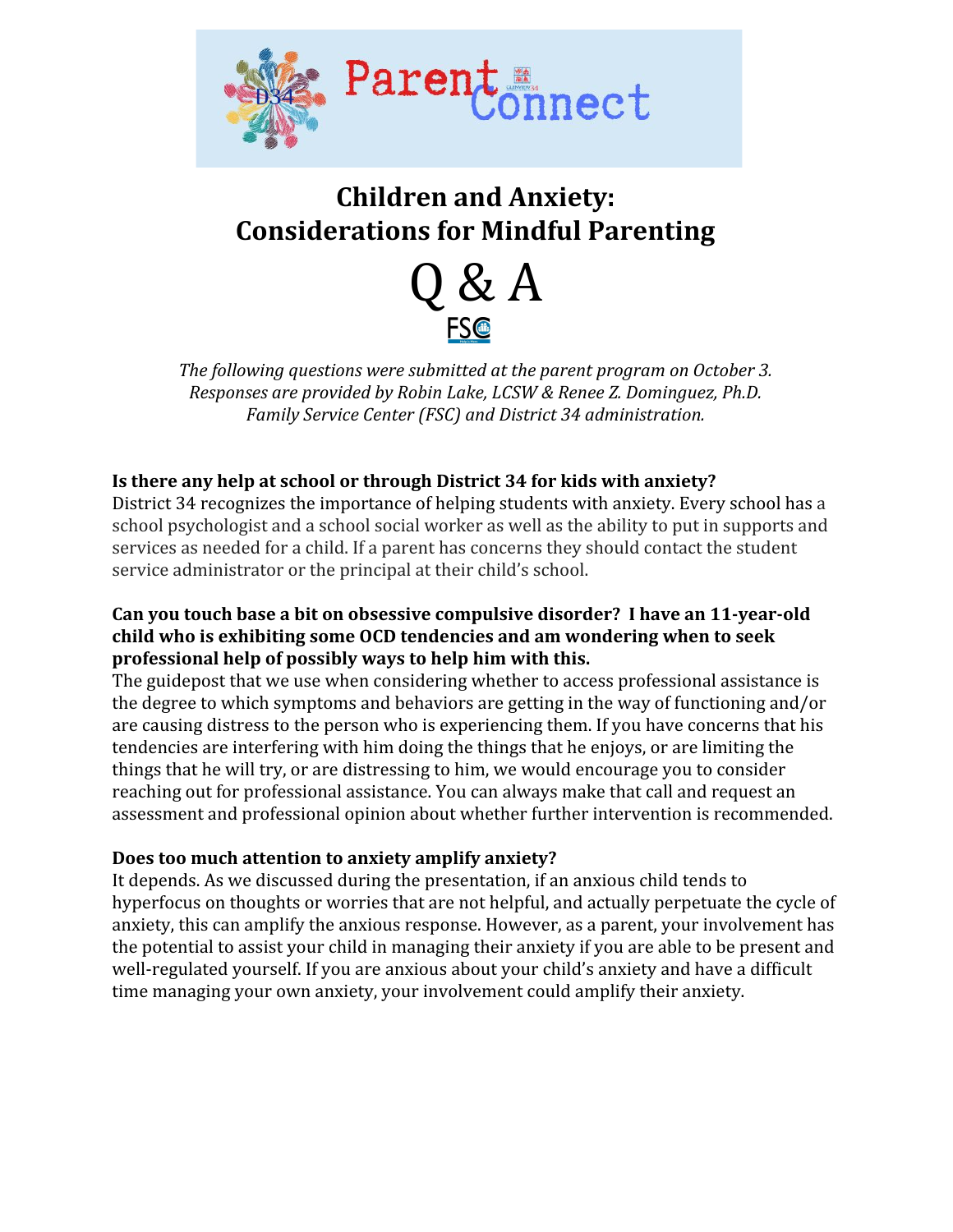## **What do you tell your child after they overcome something they were anxious about if they say, "until next time." They are already thinking about the next time instead of feeling happy about what they just succeeded doing.**

Overall, we would encourage you to validate your child's emotional experience (e.g., it sounds like you are already worried about doing this again, that must be a bummer for you). Further, at a non-emotionally charged time, we would encourage you to, talk to your child about anxiety, how everyone experiences it, and how it can be helpful at times. Explaining the Cognitive Triangle (i.e., how thoughts, feelings, and behaviors are all related and influence each other), and helping them to consider and use alternative thoughts (e.g., true, more helpful thoughts, mindfulness principles) can be very helpful too. We would encourage you to consider helping your child learn skills to manage their anxiety (e.g., box breathing, etc.) and to plan to use those skills when known anxiety provoking situations are anticipated. You can remind them to use their "beginner's mind" to allow that we don't know the future—they probably didn't think they could do it when they overcame the anxiety, but they did, it's not necessary to predict a negative future. Lastly, we would also encourage you to continue to celebrate the times that your child faces his/her anxiety and is able to tolerate it.

# **How do you target the physiology when the anxiety response is anger?**

Much like anxiety, working to manage the emotional response before it crosses the "flip your lid" threshold is ideal. To that end, it is very important to be aware of the environmental influences that increase the emotional response and to address that emotional response as soon as you have awareness that it is increasing. Once the "lid has flipped" and access to the prefrontal cortex is diminished, the same strategies that would be applied to anxiety, would also be applicable here; however, we would also encourage you to consider safe and adaptive ways of "getting the anger out." For example, physical exercise might be useful (e.g., take a run around the block, shoot hoops, do jumping jacks, etc.).

#### **What tips can you give a parent to use when their child will not engage in role play or discuss thoughts or feelings?**

This is not uncommon. Many children are reluctant to talk with their parents about their thoughts and feelings, and are reluctant to role play strategies with them. It is important to communicate to your child that you love them and are available to talk with them about their feelings and experiences if they ever want to do this. Some children have times in the day or week during which time they are more likely to communicate about "real" feelings and experiences (e.g., bedtime, long car rides, etc.). Identifying when these times are and trying to maximize opportunities during these times will be important.

# **How do we deal with kids who have ADHD and anxiety disorders?**

This is a really broad question, and one we don't think we can do justice by answering here. However, the strategies of targeting the downstairs brain, exploring the cognitive triangle, and validating feelings all work well for kids with ADHD. They may require more practice and encouragement to learn the habits themselves, but the strategies are applicable. If you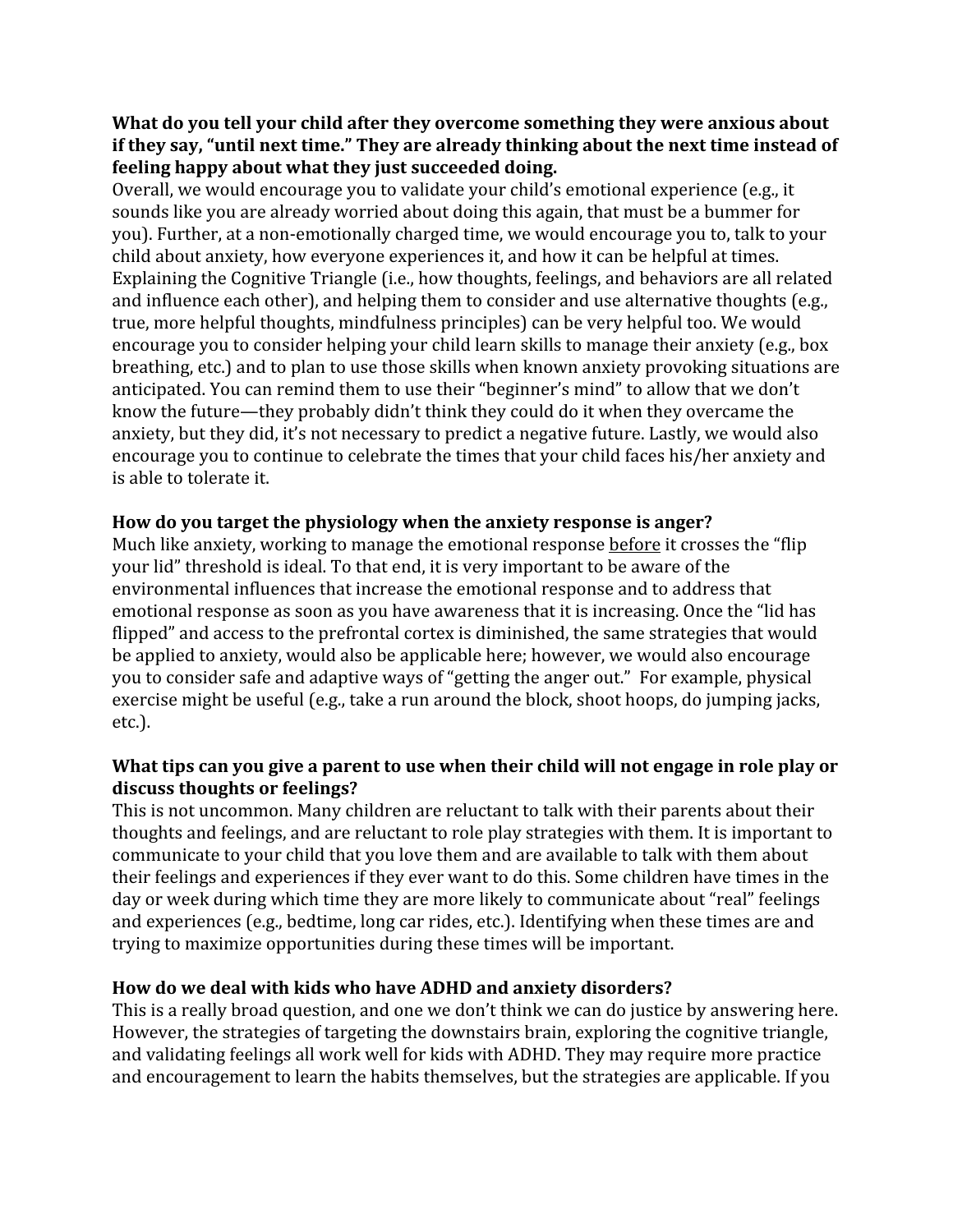would like more support for your child who has ADHD and has anxiety disorders, we would encourage you to reach out to a professional to explore optimal ways to help your child.

#### **I have a high schooler who can only start studying at the last minute, only when under stress. He stays up all night to finish his work or study for a test because he started so late. How can we change that habit?**

You are not alone. Many parents express concerns about this kind of behavior. Even though many people function well under this kind of deadline and last-minute planning, there are some significant ways in which this can be maladaptive and interfere with optimal functioning in the longer term (e.g., interferes with sleep, some projects literally can't be done in one night, it makes it difficult to work on group projects, etc.). Without knowing your child, and what you have tried to do to support him, we would start at the beginning and wonder if this pattern of behavior is about anxiety or a reflection of something else (ADHD, challenges with motivation, poor time management skills, etc.). As we discussed in the presentation, when anxiety is a driving factor, avoidance and procrastination are often behavioral outcomes, which interfere with getting work done. We would encourage you to explore whether your child feels stuck and has a hard time knowing how to begin the studying and the work, and/or feels anxious about not doing it well enough. We would also encourage you to explore practical time management and planning strategies with your child.

# **At what point do you inform/seek help from the child's teacher, versus allowing them the time and space to handle a worry or issue at school independently (especially if they ask you not to involve the teachers)?**

This is a very common question as well, you are not alone. We would encourage you to consider what you can do to support your child to prepare to manage this issue when in school. Are there calming strategies that you can work on together? Are there situations that you can role play with each other? Does your child understand that the anxiety will pass? Supported practice at home can make a big difference for in school experiences for your child. Further, we would encourage you to consider the degree to which your child's worry/issue is interfering with their performance, their openness to engage in activities, and in their overall discomfort. If this becomes a prolonged issue that interferes with them trying new things, performing to the best of their ability (whatever that may be), they are uncomfortable, AND the supportive preparation work that you are doing with them is not effective, it might make sense to reach out to their teacher.